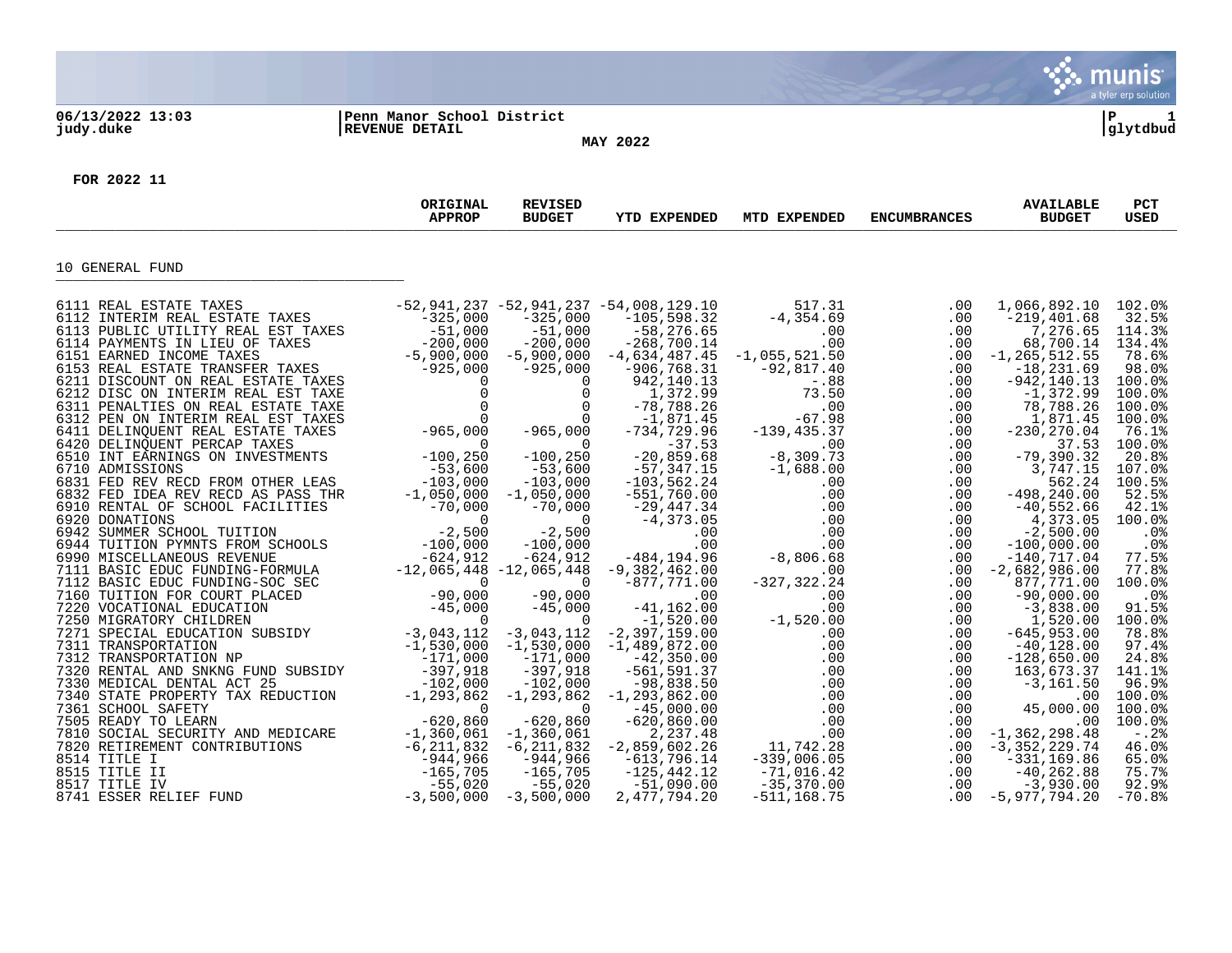

## **06/13/2022 13:03 |Penn Manor School District |P 2 judy.duke |REVENUE DETAIL |glytdbud**

**MAY 2022**

**FOR 2022 11**

|                                                                                                        | ORIGINAL<br><b>APPROP</b> | REVISED<br><b>BUDGET</b> | YTD EXPENDED                                                        | MTD EXPENDED               | <b>ENCUMBRANCES</b> | <b>AVAILABLE</b><br><b>BUDGET</b> | PCT<br>USED                |
|--------------------------------------------------------------------------------------------------------|---------------------------|--------------------------|---------------------------------------------------------------------|----------------------------|---------------------|-----------------------------------|----------------------------|
| 8743 ESSER II                                                                                          |                           | $\Omega$                 | -2,451,816.51                                                       | $-2, 263, 215.24$          | .00                 | 2,451,816.51                      | 100.0%                     |
| 8744 ESSER III<br>8751 ARP ESSER<br>LEARNING LOSS                                                      |                           |                          | $-298, 252, 53$<br>$-16, 557.81$                                    | $-99,417.51$<br>.00        | .00<br>.00          | 298,252.53<br>16,557.81           | 100.0%<br>100.0%           |
| 8752 ARP<br>ESSER SUMMER PROGRAMS<br>8753 ARP ESSER AFTERSCHOOL PROGRAM<br>8754 ESSER HOMELESS ARP-HCY |                           |                          | $-3,311.55$<br>$-3,311.58$<br>$-2,715.48$                           | .00<br>.00<br>$-2,715.48$  | .00<br>.00<br>.00   | 3, 311.55<br>3,311.58<br>2,715.48 | 100.0%<br>100.0%<br>100.0% |
| 8810 MEDICAL ASSISTANCE ACCESS<br>8820 MEDICAL ASSIST ACCESS ADMIN                                     | $-150,000$<br>$-10,000$   | $-150,000$<br>$-10,000$  | $.00 \,$<br>$-5.418.70$                                             | .00<br>.00                 | .00<br>.00          | $-150.000.00$<br>$-4,581.30$      | $.0\%$<br>54.2%            |
| 9400 SALES OF ASSETS<br>9990 INSURANCE REFUNDS                                                         |                           |                          | $-10,916.00$<br>$-2,706.00$                                         | $-4,200,00$<br>$-2,706.00$ | .00<br>.00          | 10,916.00<br>2,706.00             | 100.0%<br>100.0%           |
| TOTAL GENERAL FUND                                                                                     |                           |                          | $-95, 168, 283 - 95, 168, 283 - 81, 922, 771, 34 - 4, 956, 326, 83$ |                            |                     | $.00 - 13, 245, 511.66$           | 86.1%                      |
| GRAND TOTAL                                                                                            |                           |                          | $-95, 168, 283 - 95, 168, 283 - 81, 922, 771, 34 - 4, 956, 326, 83$ |                            |                     | $.00 - 13, 245, 511.66$           | 86.1%                      |

\*\* END OF REPORT - Generated by Judy Duke \*\*